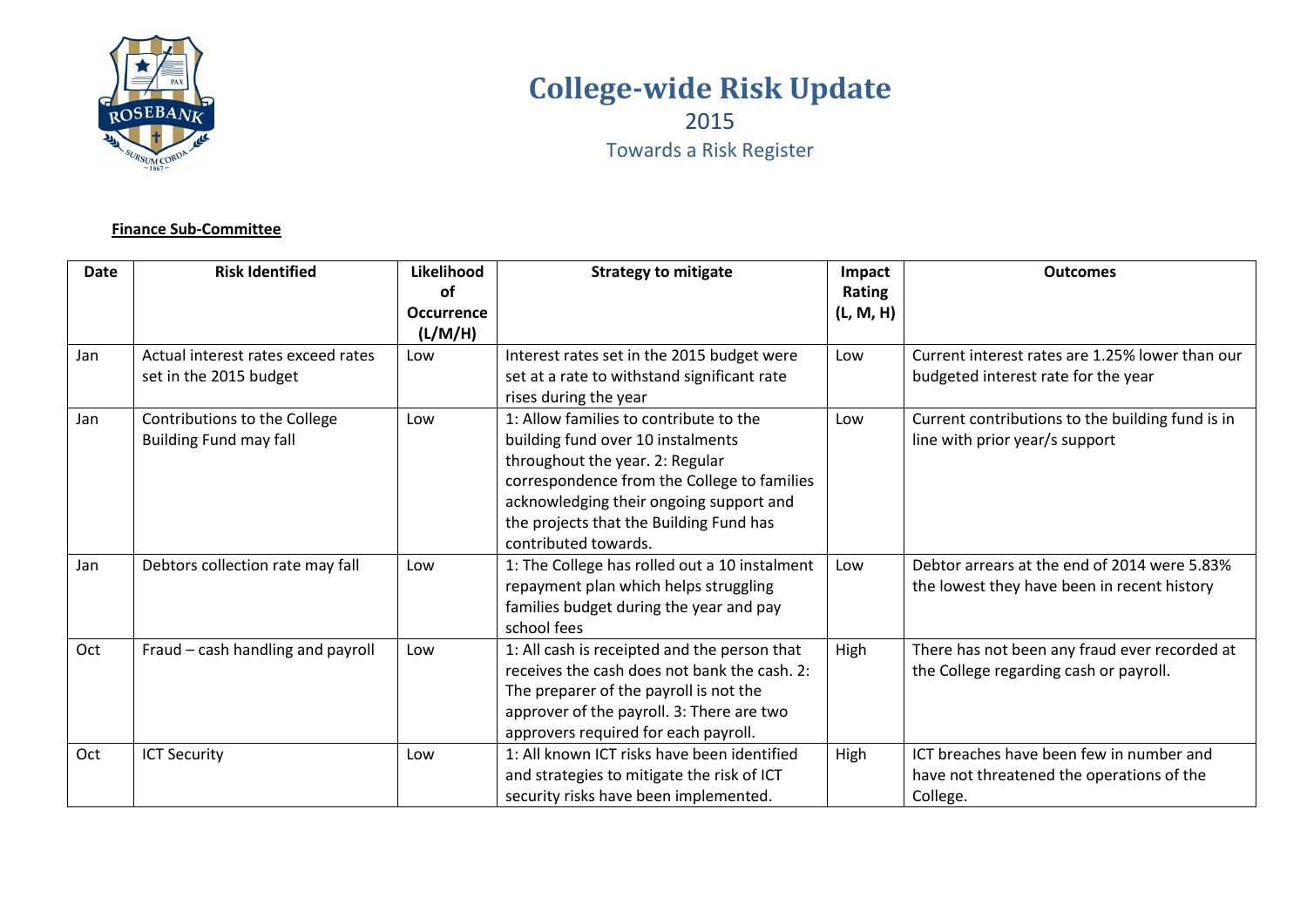# **Building Sub-Committee**

| Date | <b>Risk Identified</b>                                                                                                                                   | Likelihood<br><b>of</b><br><b>Occurrence</b> | <b>Strategy to mitigate</b>                                                                                                                                                                                    | Impact<br>Rating<br>(L, M, H) | <b>Outcomes</b> |
|------|----------------------------------------------------------------------------------------------------------------------------------------------------------|----------------------------------------------|----------------------------------------------------------------------------------------------------------------------------------------------------------------------------------------------------------------|-------------------------------|-----------------|
| Jan  | Letter received from Workcover<br>which raises 3 apparent issue/s                                                                                        | (L/M/H)<br>Low                               | Please refer to letter attached from the<br>Building Committee which addresses each<br>issue raised                                                                                                            | High                          |                 |
| Jan  | FAL's ability and willingness to<br>resolve the substantial water<br>leaking from the Southern and<br>Eastern retaining walls identified<br>on Project 3 | Medium                                       | 1: FAL are assuring the College that they will<br>uncover the cause of the leak and find a<br>solution. 2: The College is seeking legal advice<br>on making sure FAL address this matter in a<br>timely manner | High                          |                 |
| Feb  | Electrical tagging does not occur in<br>April break                                                                                                      | Low                                          | College have booked electrician                                                                                                                                                                                | High                          |                 |
| Feb  | Trees on Western Border are<br>leaning against neighbour's wall                                                                                          | High                                         | Arborist booked and assessing risk                                                                                                                                                                             | Medium                        |                 |
| Feb  | Delay in commencement of<br>construction of new building due<br>to Congregational delays                                                                 | High                                         | Continued communication with GS<br>congregation                                                                                                                                                                | High                          |                 |
| Sept | The Occupation Warning System<br>(OWS) in Subiaco does not include<br>an audio alarm                                                                     | High                                         | Short term: install an audio alarm (fog<br>horn)<br>Long term: integrate alarm with whole<br>site fire alarm system                                                                                            | High                          |                 |
| Oct  | Delays finalising the construction<br>contract                                                                                                           | High                                         | Treat post-tender costs associated with<br>additional PCA requirements as provisional<br>sums                                                                                                                  | High                          |                 |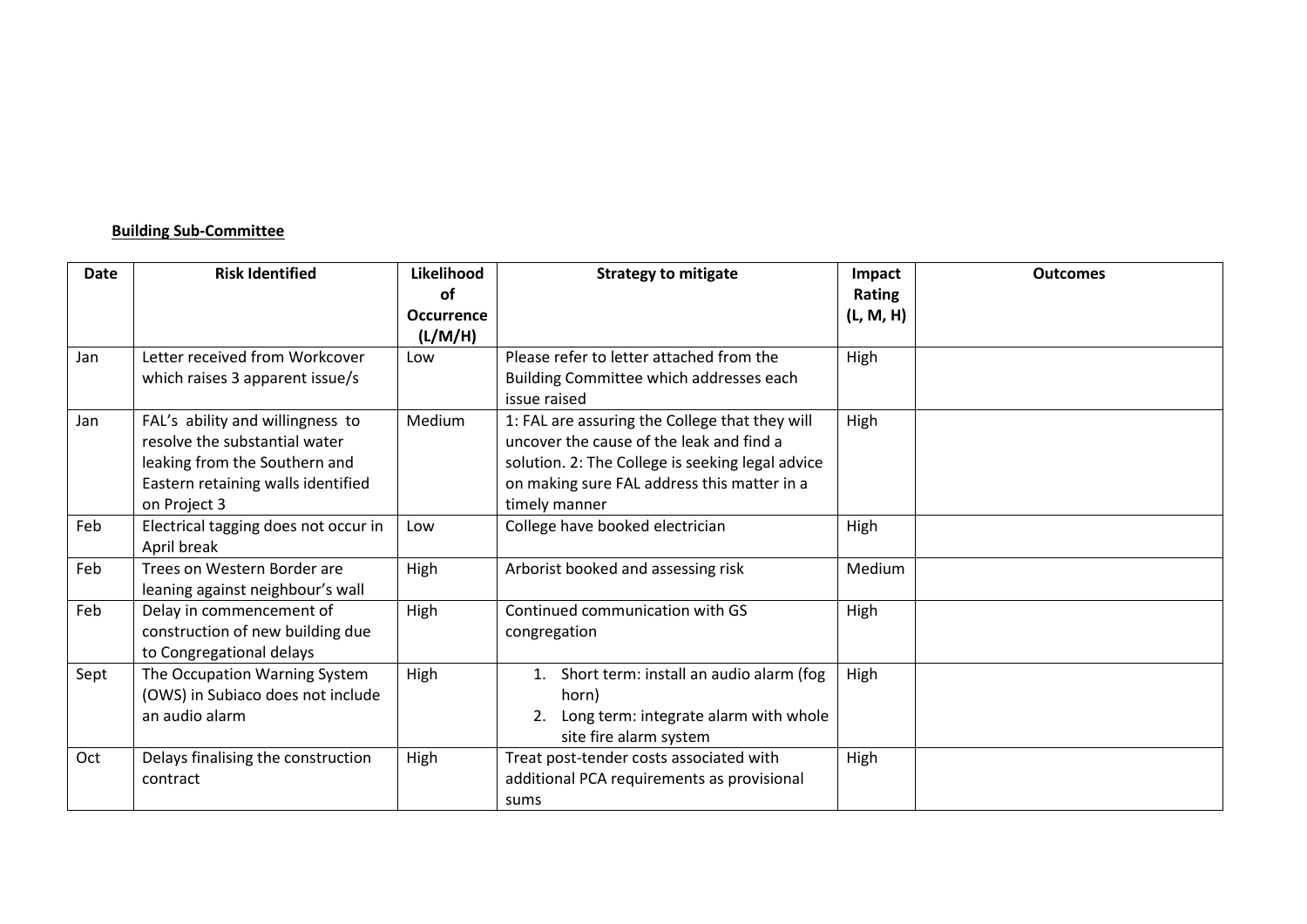#### **HR & Risk Sub-Committee**

| <b>Date</b> | <b>Risk Identified</b>                                            | Likelihood<br><b>of</b> | <b>Strategy to mitigate</b>                                           | Impact<br>Rating | <b>Outcomes</b>                        |
|-------------|-------------------------------------------------------------------|-------------------------|-----------------------------------------------------------------------|------------------|----------------------------------------|
|             |                                                                   | <b>Occurrence</b>       |                                                                       | (L, M, H)        |                                        |
|             |                                                                   | (L/M/H)                 |                                                                       |                  |                                        |
| Jan         | Currently salary negotiations with                                | Low                     | The Principals Committee is working closely                           | High             | Still no resolution - May              |
|             | Teachers and Support Staff is<br>unresolved leading to industrial |                         | with CCER to reach a mutually acceptable<br>outcome                   |                  |                                        |
|             | action                                                            |                         |                                                                       |                  |                                        |
| Jan         | Complispace does not deliver a                                    | Low                     | The College has appointed a Compliance                                | Low              |                                        |
|             | satisfactory and useful solution for                              |                         | Officer to ensure open communication with all<br>stake holders.       |                  |                                        |
|             | the College                                                       |                         | 2: Compliance and Risk Management is a                                |                  |                                        |
|             |                                                                   |                         | standing Agenda item for all standing and sub-                        |                  |                                        |
|             |                                                                   |                         | committee meetings                                                    |                  |                                        |
|             |                                                                   |                         |                                                                       |                  |                                        |
| Jan         | Recruitment for key specialist                                    | Medium                  | Broadening advertising of position.                                   | Medium           | Ongoing recruitment for AP - Completed |
|             | positions not generating a broad                                  |                         | 2: Redesigning the job descriptions.                                  |                  |                                        |
|             | spectrum of applicants                                            |                         | 3: Continuing to raise the profile of the<br>College in the Community |                  |                                        |
| Feb         | No risks identified                                               |                         |                                                                       |                  |                                        |
| Mar         | WHS Committee not completing all                                  | Low                     | WHS Report to be sent to HR & Risk                                    | High             |                                        |
|             | tasks as stipulated in regulations                                |                         | Committee each month                                                  |                  |                                        |
| April       | Board not aware of all Risk in the                                | Medium                  | 1: Introduction of Complispace to manage                              | Medium           | Implemented and Ongoing                |
|             | College                                                           |                         | <b>Compliance and Risk</b>                                            |                  |                                        |
|             |                                                                   |                         | 2: Chairs of Sub-Committee's asked monthly                            |                  |                                        |
|             |                                                                   |                         | to update Risk Register<br>3: WHS Report to be submitted to HR/Risk   |                  |                                        |
|             |                                                                   |                         | Committee                                                             |                  |                                        |
| May         | <b>Regular Assurance reporting</b>                                | Medium                  | Board presentation from Complispace on                                | Medium           |                                        |
|             | through Complispace is                                            |                         | Assurance component                                                   |                  |                                        |
|             | comprehensive and meaningful                                      |                         |                                                                       |                  |                                        |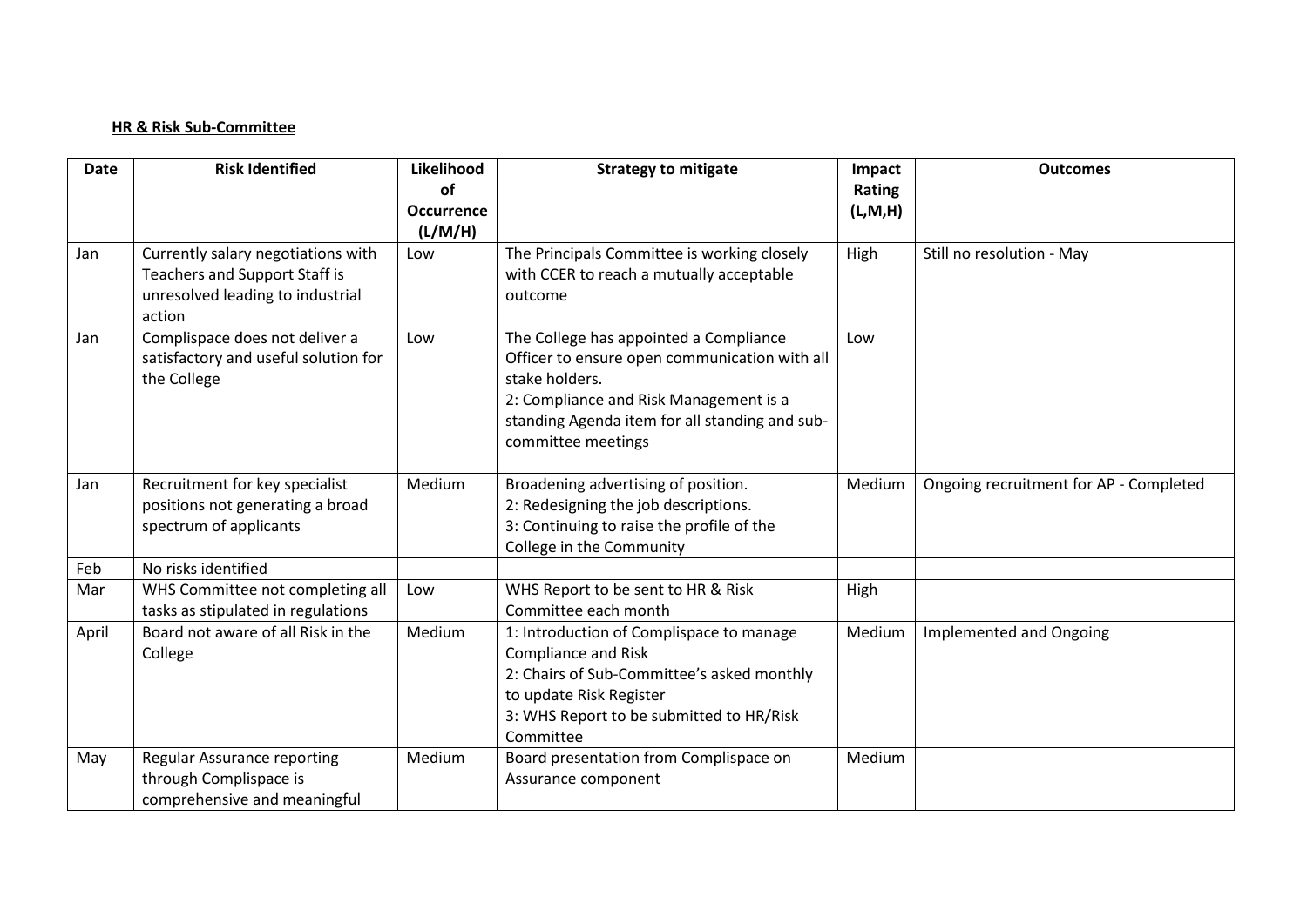## **Identity and Futures Sub-Committee**

| <b>Date</b> | <b>Risk Identified</b>              | Likelihood        | <b>Strategy to mitigate</b>                      | Impact  | <b>Outcomes</b> |
|-------------|-------------------------------------|-------------------|--------------------------------------------------|---------|-----------------|
|             |                                     | οf                |                                                  | Rating  |                 |
|             |                                     | <b>Occurrence</b> |                                                  | (L/M/H) |                 |
|             |                                     | (L/M/H)           |                                                  |         |                 |
| Jan         | Failure to deliver on strategic     | Low               | The College has engaged a Strategic              | High    |                 |
|             | planning                            |                   | consultant to ensure a strategic plan is set and |         |                 |
|             |                                     |                   | implemented working closely with the Board,      |         |                 |
|             |                                     |                   | Sub-Committees and Management                    |         |                 |
|             |                                     |                   | Committees                                       |         |                 |
| Jan         | Safety of students and staff on GSC | Low               | The College works closely with GSE in            | High    |                 |
|             | immersion programs                  |                   | implementing their thorough their planning       |         |                 |
|             |                                     |                   | and risk assessment / mitigation protocols       |         |                 |
|             | Damage to brand name -scandal -     | High              | Media/communication strategy involves the        | High    |                 |
|             | loss of funds, child protection     |                   | Principal addressing the media following         |         |                 |
|             | issues - misappropriation - student |                   | consultation with the Chair of the Board and     |         |                 |
|             | identities                          |                   | seeking legal advice.                            |         |                 |
|             | Loss of identity/ethos              | Low               | Formation programs – in school and beyond.       | High    |                 |
|             |                                     |                   | Multilayered, multi-themed                       |         |                 |
|             | Professional negligence             | Medium            | Updating Code of Conduct for all staff. Code     | Medium  |                 |
|             |                                     |                   | included in PD Program.                          |         |                 |
|             | Presence in cyberworld              | High              | Structures in place to monitor ongoing           | High    |                 |
|             |                                     |                   | scanning - remove or challenge                   |         |                 |